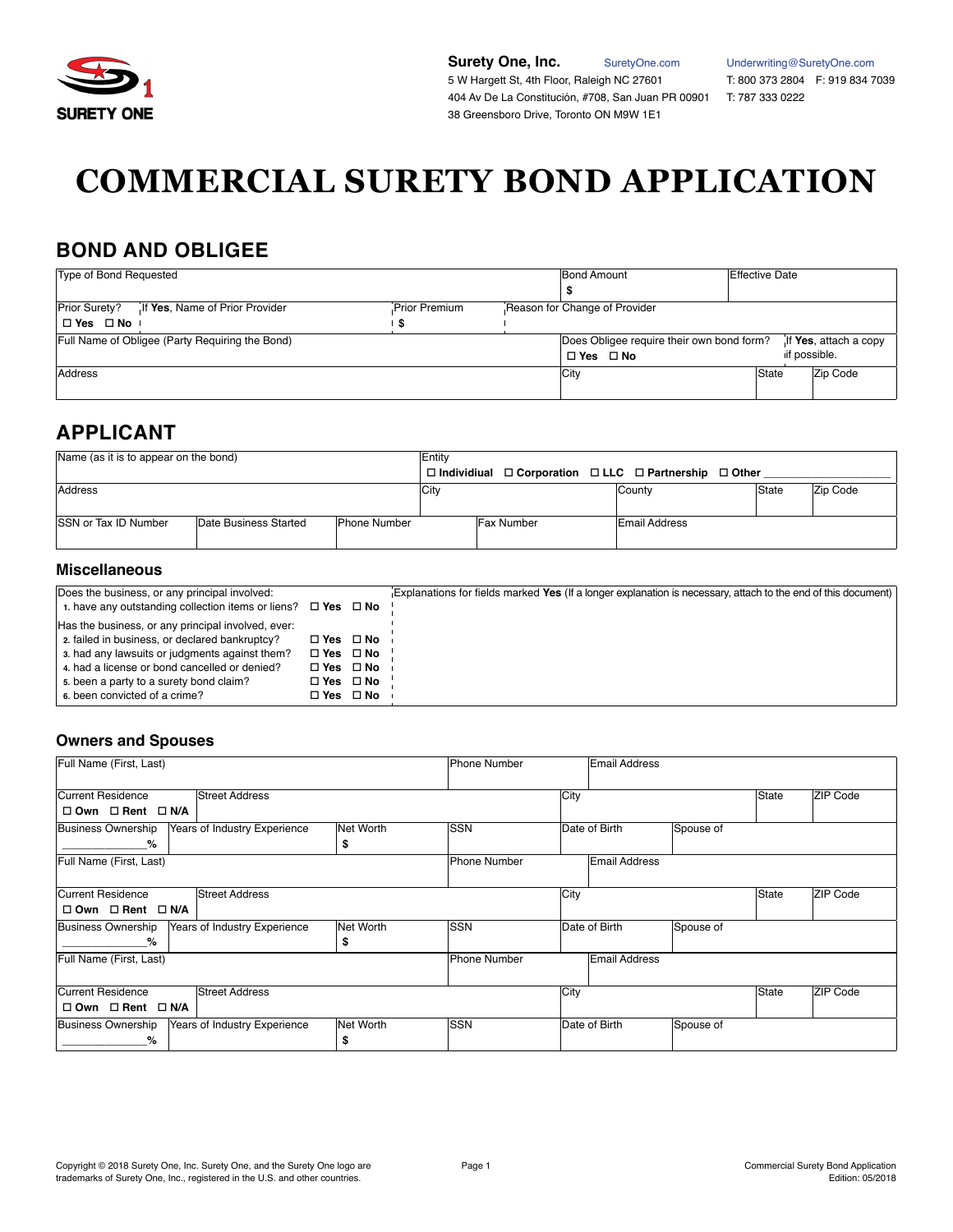| Full Name (First, Last)                           |  | <b>Phone Number</b> |             | <b>Email Address</b> |               |           |       |                 |
|---------------------------------------------------|--|---------------------|-------------|----------------------|---------------|-----------|-------|-----------------|
|                                                   |  |                     |             |                      |               |           |       |                 |
| Street Address<br>Current Residence               |  |                     |             | City                 |               |           | State | <b>ZIP Code</b> |
| □ Own □ Rent □ N/A                                |  |                     |             |                      |               |           |       |                 |
| Business Ownership   Years of Industry Experience |  | Net Worth           | <b>ISSN</b> |                      | Date of Birth | Spouse of |       |                 |
| %                                                 |  |                     |             |                      |               |           |       |                 |

# **APPLICANT'S BANK**

| Bank Name                      |  | Address                    | City | State | <b>ZIP Code</b>      |  |
|--------------------------------|--|----------------------------|------|-------|----------------------|--|
| Years with Bank<br>Credit Line |  | Contact Name (First, Last) |      |       | Contact Phone Number |  |
|                                |  |                            |      |       |                      |  |

### **INDEMNITY AGREEMENT**

IN CONSIDERATION of the execution of the bond for which application is made, the undersigned (collectively, "Applicant") for themselves, their personal representatives, heirs, successors and assigns, hereby agree with, warrant and represent to, and bind themselves jointly and severally to, Surety and its co-sureties, re-insurers, and any other company which may execute a bond or bonds at the request of Surety (individually and collectively called "Surety") as follows:

- **1.** Applicant agrees to pay Surety an advanced premium for the first year or a fractional part thereof that is earned in full and the amount due annually thereafter in accordance with Surety's then current premium rates or any minimum earned premium until Surety shall be discharged or released from any and all liability and responsibility under said bond, and all matters arising therefrom, and until competent written legal evidence of such discharge or release, satisfactory to Surety, is furnished to Surety.
- **2.** Applicant agrees that Surety may make any credit checks, including consumer and investigative credit checks, it deems necessary.
- **3.** Applicant warrants and represents that the questions answered and information furnished in connection with the application are true and correct.
- **4.** Applicant agrees to indemnify and keep indemnified Surety and its agents and representatives and hold and save it them harmless from and against any and all liability, damage, loss, cost and expense of whatsoever kind or nature, including consul and attorney's fee, which Surety or its agents or representatives may at any time sustain or incur by reason or in consequence of have executed or procured the execution of the bond or enforcing this agreement against any of the undersigned or in procuring or in attempting to procure its release from liability under the bond.
- **5.** If Surety shall set up a reserve to cover any liability, claims, suit or judgment under said bond, the undersigned will, immediately upon demand, deposit with Surety a sum of money, equal to such reserve and any increase thereof, to be held by Surety as collateral security on said bond. Any such collateral shall be available, in the discretion of Surety, as collateral security on any other or all bonds heretofore or hereafter executed for at the requests of any of the undersigned.
- **6.** If Surety shall procure any other company or companies to execute or join with it in executing, or to reinsure said bonds, this instrument shall insure to the benefit of such other company or companies, its or their successors and assigns, so as to give it or them a direct right of actions against the indemnitors to enforce the provisions of this instrument.
- **7.** An itemized statement of payments made by Surety, sworn to by an officer of Surety, shall be prima facie evidence of the liability of the undersigned to reimburse Surety for such payments with interests.
- **8.** Surety in it sole discretion and without notice to the undersigned, is hereby authorized but not required from time to: (a) make or consent

to any change in said bond or to issue any substitutes for any renewal thereof, and this instrument shall apply to such substituted or changed bond or renewal; (b) take such action as it may deem appropriate to prevent or minimize loss under said bond, including but not limited to steps to procure discharge from liability under said bonds, and (c) adjust, settle or compromise any claim or suit arising under said bond and, with respect to any such claims or suits, to take any action it may deem appropriate and any adjustment, settlement or compromise made or action taken by Surety shall be conclusive against and binding upon the undersigned.

- **9.** Each of the undersigned agrees to pay the full amount of the foregoing regardless of (a) the failure of the principal or any applicant or indemnitor to sign any such bond or (b) any claims that other indemnity, security or collateral was to have been obtained or (c) the release, return or exchange by Surety with or without the consent of the undersigned, of any indemnity, security, or collateral that may have been obtained or (d) the fact that any party signing this instrument is not bound for any reason.
- **10.** The undersigned hereby expressly waive notice from Surety of any claims or demand made against Surety or the principal under the bond or of any information Surety may receive concerning the principal, any contract, or bond. Surety shall have to right to decline any or all bonds herein applied for and shall have the right to withdraw from or cancel the same at any time, all without incurring any liability to the undersigned.
- **11.** Whenever used in this instrument the plural term shall include the singular and the singular shall include the plural, as the circumstances require. If any portion of this agreement be in conflict with any law controlling the construction hereof, such portion of this instrument shall be considered to be deleted and the remainder shall continue in full force and effect. A facsimile of this Agreement shall be considered an original and shall be admissible in a court at law to the same extent as an original copy.
- **12.** All obligations of the principal, applicants, and indemnitors to Surety are due, payable and performable at the Surety's election, in the Surety's domicile where venue of any action to enforce this agreement may be brought by Surety. Surety shall be entitled to recover all attorney's fees (including those of attorneys employed by Surety), consulting fees, and claims adjustment expenses in defending any claims made against its bonds or in enforcing any of its rights under this Agreement.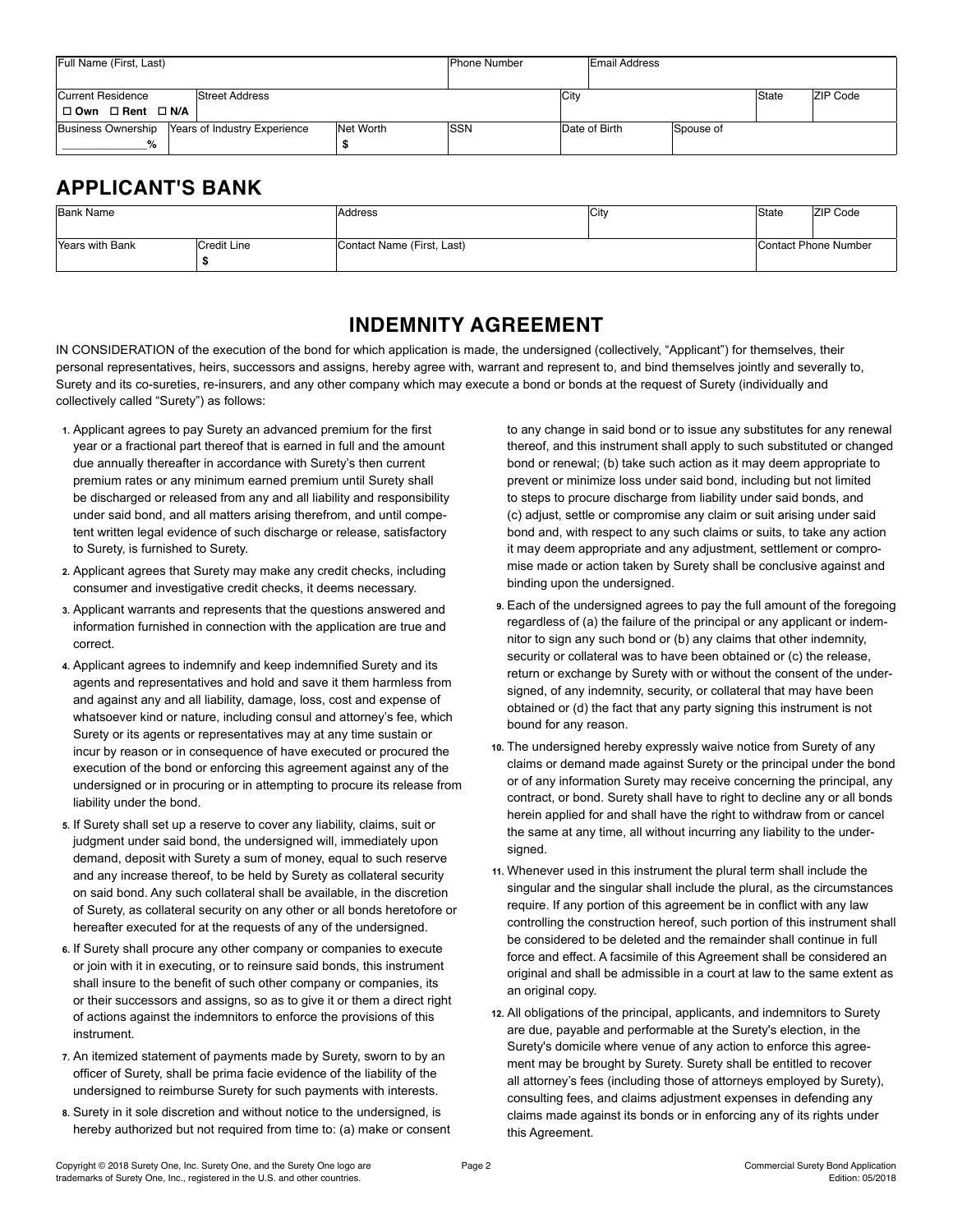- **13.** In consideration of the execution by Surety of the suretyship herein applied for, each of the undersigned, jointly and severally, agree to be bound by all of the terms of the foregoing indemnity agreement executed by the applicant, as fully as though each of the undersigned were the sole applicant named herein, and admit to being financially interested in the performance of the obligation, which the suretyship applied for is given to secure.
- **14.** Applicant specifically consents to the rate quoted by surety regardless of whether said rate is filed, unfiled, special, non-standard or any deviation from rates historically offered for similar risks. Applicant furthermore understands that broker or agent fees may be included in the fee quote and to those likewise specifically consents.

### **Signature Instructions for Different Types of Applicants**

#### **Individual / Sole Owner**

- *Applicant Signature:* signature of the individual or sole owner
- *Indemnitor 2 Signature:* signature of the applicant's spouse

#### **Partnership**

- *Applicant Signature:* signature of a partner
- *Indemnitor [#] Signature:* signatures of all other partners\*
- *Indemnitor [#] Signature:* signatures of all spouses of partners\*

\**Signature* and *Name* fields may be duplicated above to accommodate additional Indemnitors. On duplication, change "Indemnitor 5" to "Indemnitor 6", and so on.

#### **Corporation†**

- *Applicant Signature:* signature of president of corporation
- *Indemnitor [#] Signature:* signatures of all stockholders whose share in this corporation is 10% or more\*
- *Indemnitor [#] Signature:* signatures of the spouses of all stockholders whose share in this corporation is 10% or more\*

**†**Large, publicly traded companies, and certain private enterprises with significant levels of capital may be exempt from personal indemnity.

### **By signing this application you are assuming specific obligations. Please read carefully the preceding indemnity agreement.**

| <b>Additional Indemnitors</b> |  |
|-------------------------------|--|
|                               |  |
|                               |  |
|                               |  |
|                               |  |
|                               |  |
|                               |  |
|                               |  |
|                               |  |